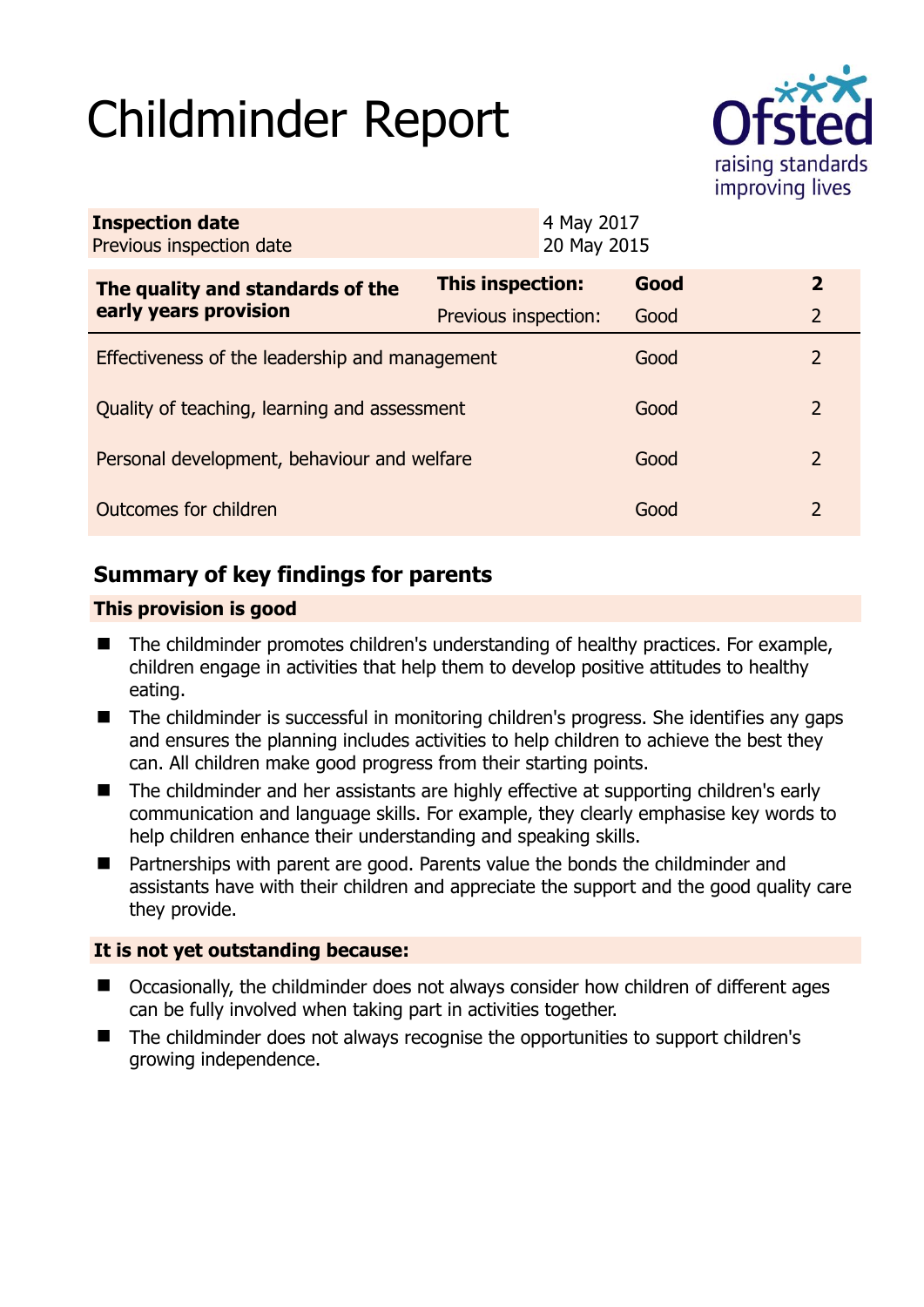## **What the setting needs to do to improve further**

#### **To further improve the quality of the early years provision the provider should:**

- enhance the opportunities for younger children to become deeply involved in activities.
- make the most of opportunities to consistently support children's growing independence more effectively.

#### **Inspection activities**

- The inspector observed children during their play and learning experiences.
- The inspector observed children and the childminder interacting and discussed children's learning and development.
- $\blacksquare$  The inspector held discussions with the childminder at appropriate times during the inspection.
- The inspector looked at children's records and evidence of the suitability of the childminder and her assistant and qualifications.
- The inspector reviewed written feedback from parents of children attending the setting.

#### **Inspector**  Kimberley Luckham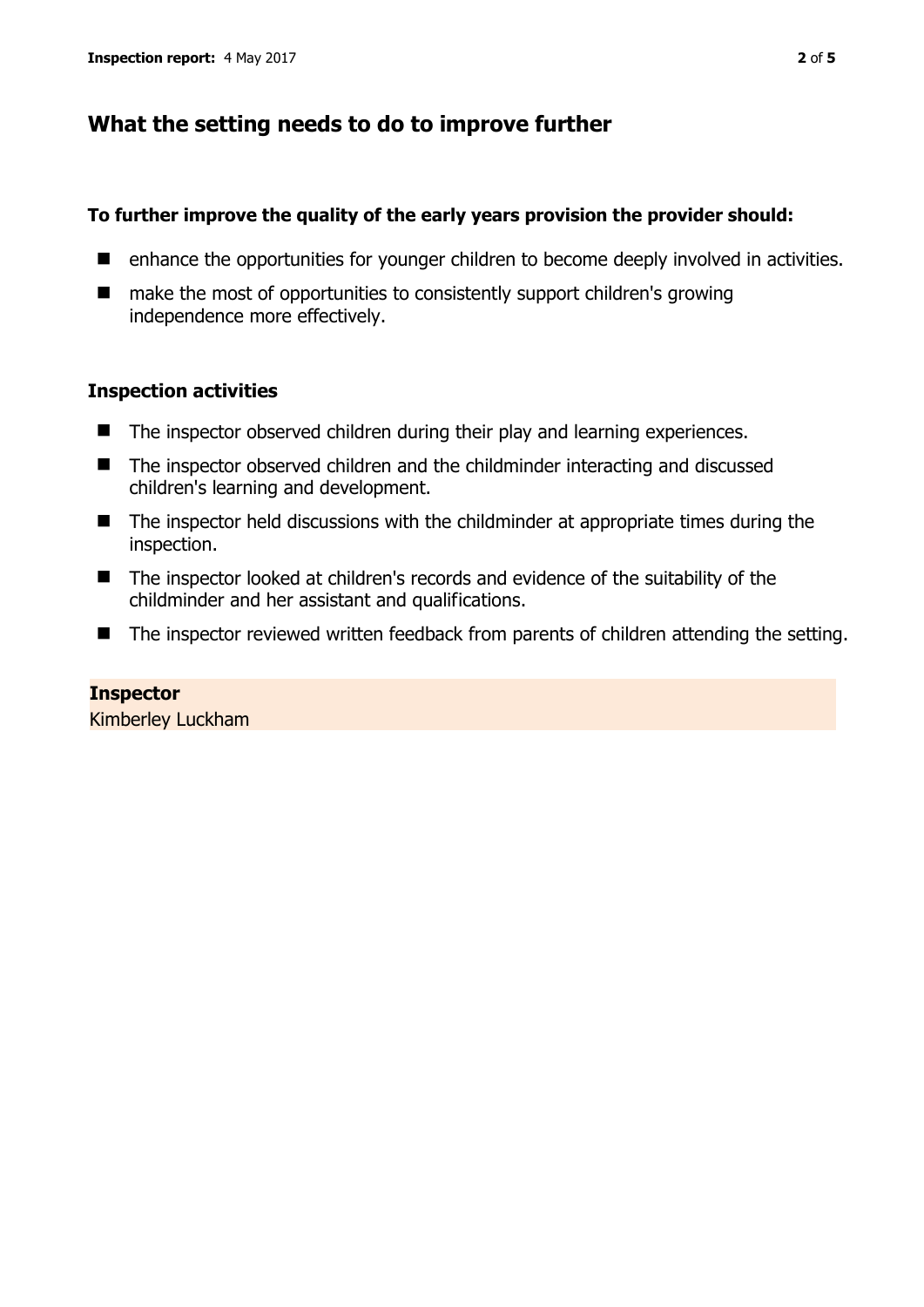## **Inspection findings**

#### **Effectiveness of the leadership and management is good**

The childminder uses self-evaluation well. She takes into account the views of parents to improve the quality of care and teaching and promptly addresses any areas for improvement. For example, information regarding children's daily routines has been made easily accessible to parents. This helps promote continuity of care between the setting and children's home. The childminder supports her assistant successfully and shares policies and reviews their practice regularly. They attend training courses to help to improve their skills and the outcomes for children. Arrangements for safeguarding are effective. The childminder identifies potential risks in the environment and addresses these to help children to play in safety. The childminder and her assistants have a good understanding of the child protection procedures to follow. They are fully aware of how to report any issues and how to maintain confidentiality.

#### **Quality of teaching, learning and assessment is good**

The childminder makes accurate assessments of children's play and achievements. Children have clearly identified next steps to support their learning from the childminder's review of their progress. The childminder understands what children know and how she can further support their good development. Children explore different fruit and vegetables. The childminder challenges them effectively to identify some differences in the food items, such as colour, texture and where they are grown. The childminder makes links with other settings that children attend. For example, she shares children's developmental information and this helps to provide good continuity of care and education.

#### **Personal development, behaviour and welfare are good**

The childminder maintains a well-organised, welcome and stimulating environment in which children are happy, settled and keen to explore. The childminder and assistants give children plenty of praise and encouragement, which helps to boost their self-esteem and confidence. They are encouraged to be polite and behave well, demonstrating a good understanding of sharing and taking turns.

#### **Outcomes for children are good**

Older children are well prepared for their next stage of education and their move on to school and enjoy engaging in early handwriting opportunities. For instance, children enjoy using a range of tools to make marks within their play experiences both indoors and outside. Children develop a good understanding of diversity beyond their immediate family. For example, the environment is rich in positive cultural images and dual language text, including books and role-play resources.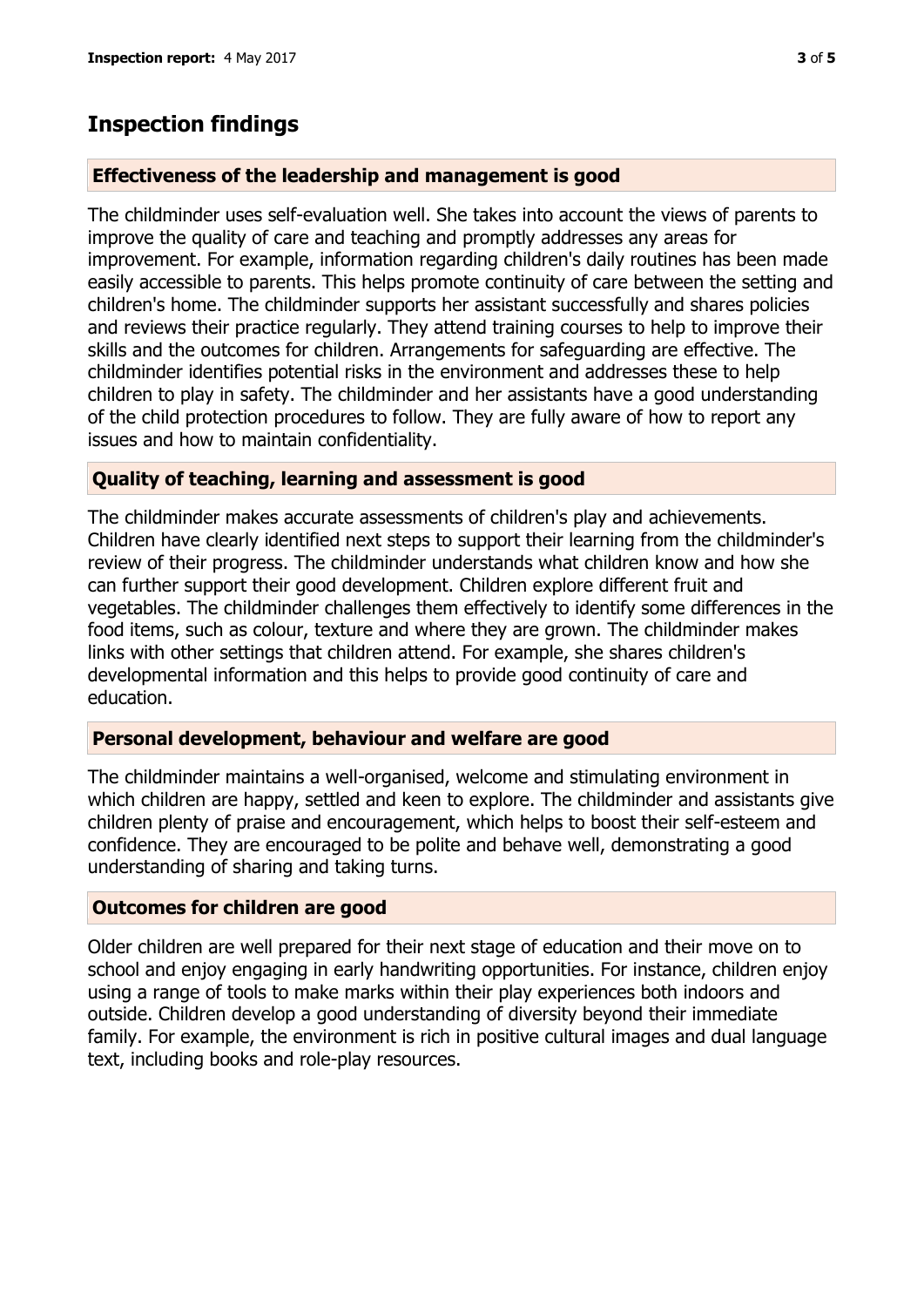## **Setting details**

| Unique reference number          | EY224805                                                                             |  |
|----------------------------------|--------------------------------------------------------------------------------------|--|
| <b>Local authority</b>           | Kent                                                                                 |  |
| <b>Inspection number</b>         | 1091389                                                                              |  |
| <b>Type of provision</b>         | Childminder                                                                          |  |
| Day care type                    | Childminder                                                                          |  |
| <b>Registers</b>                 | Early Years Register, Compulsory Childcare<br>Register, Voluntary Childcare Register |  |
| Age range of children            | $1 - 8$                                                                              |  |
| <b>Total number of places</b>    | 12                                                                                   |  |
| Number of children on roll       | 14                                                                                   |  |
| <b>Name of registered person</b> |                                                                                      |  |
| Date of previous inspection      | 20 May 2015                                                                          |  |
| <b>Telephone number</b>          |                                                                                      |  |

The childminder registered in 2002 and lives in Canterbury, Kent. She works with her cochildminder and assistants. The childminder is in receipt of funding for the provision of free early education for two, three- and four-year-old children. The childminder holds an appropriate early years qualification at level 4. She provides childcare Monday to Friday, all day.

This inspection was carried out by Ofsted under sections 49 and 50 of the Childcare Act 2006 on the quality and standards of provision that is registered on the Early Years Register. The registered person must ensure that this provision complies with the statutory framework for children's learning, development and care, known as the early years foundation stage.

Any complaints about the inspection or the report should be made following the procedures set out in the guidance 'Complaints procedure: raising concerns and making complaints about Ofsted', which is available from Ofsted's website: www.gov.uk/government/organisations/ofsted. If you would like Ofsted to send you a copy of the guidance, please telephone 0300 123 4234, or email enquiries@ofsted.gov.uk.